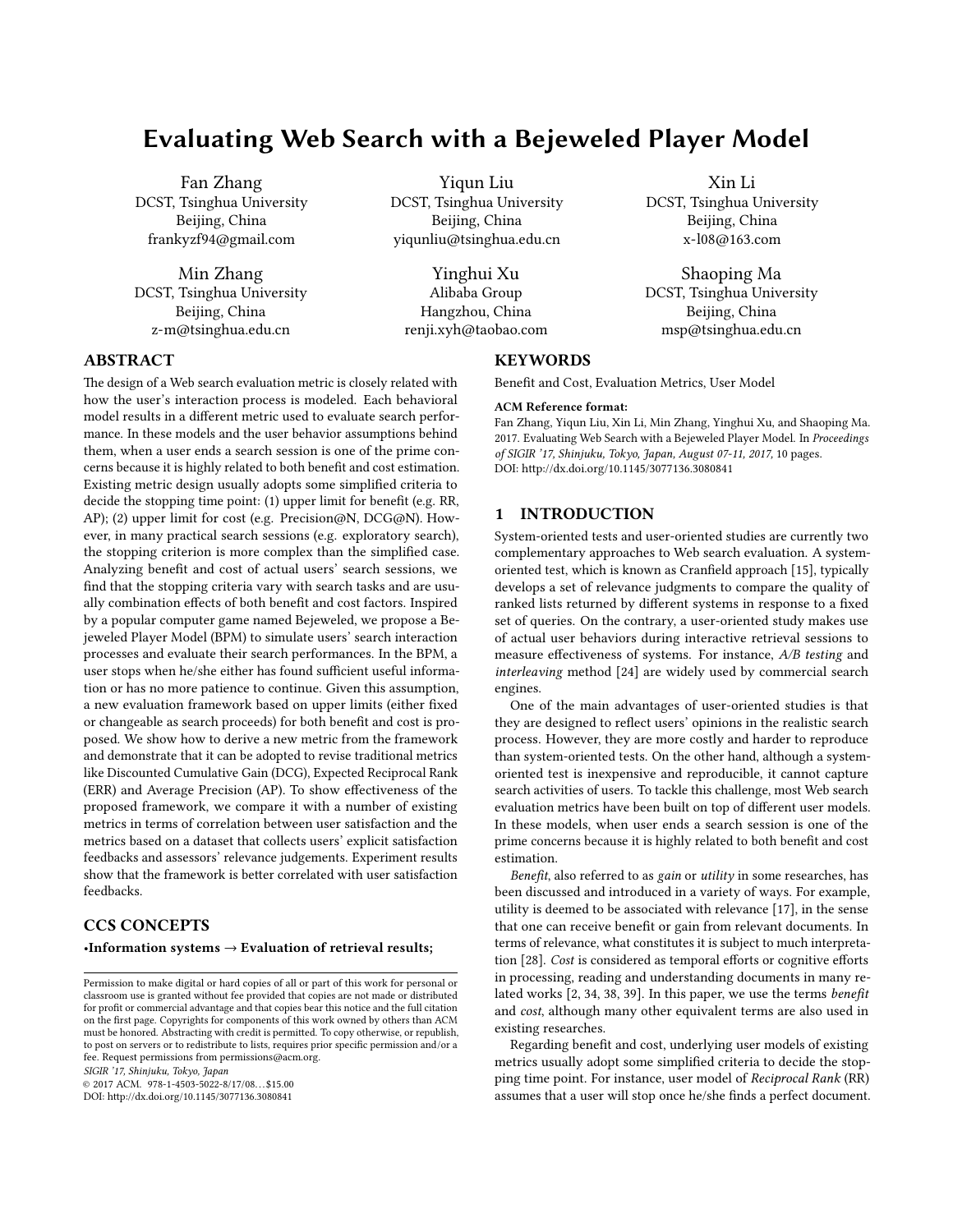That is, when users stop only depends on when they get the benefit that they expected. We refer to this kind of stopping criterion as upper limit for benefit. In contrast, Precision@N measures the percentage of relevant documents in top-N results, which means that users will scan a ranked list from top to bottom and stop at the N-th document. This kind of stopping criterion is called upper limit for cost. The user models of other metrics like Discounted Cumulative Gain (DCG) [\[23\]](#page-9-9), Expected Reciprocal Rank (ERR) [\[12\]](#page-9-10) and Average Precision (AP) are more complex, since user variety and stopping probability distribution at different ranked results are considered. Nevertheless, the stopping criteria of these user models still focus on only one aspect of upper limits for benefit or cost, as we show in Section [3.2.](#page-3-0) However, in many practical search sessions (e.g. exploratory search), the stopping criterion should be usually combination effects of both benefit and cost factors.

Figure [1](#page-1-0) shows two search sessions collected from an experimental user study in [\[27\]](#page-9-11). Figure [1\(a\)](#page-1-1) shows a session where the user was seeking information on ice-breaking games. In this session, the user issued four queries and clicked four results. The usefulness feedbacks provided by the user indicated that the user judged all the clicked results to be "highly useful". The user was also "highly satisfied" with the session according to the satisfaction feedback. Therefore, we suppose that the user ended this session because he/she has received enough benefits from clicked results. It was upper limit for benefit that affected the stopping criterion. On the contrary, in Figure [1\(b\),](#page-1-2) we see a session where the user was exploring different aspects of a topic "Fixed Gear Bicycle". In this session, the user issued seven queries and clicked eight results, while only one result is thought to be "fairly useful". The last result he clicked was "useless" and then he ended the session in spite that he was "somewhat satisfied". So we assume that the user stopped with no more patience. It seems to be the upper limit for cost that stopped the user.

Comparing the sessions, we find that the stopping criterion for a search session may be either upper limit for benefit or cost in difference circumstances. To take this a bit complex criterion into consideration, inspired by a popular computer game named Bejeweled, we propose a Bejeweled Player Model (BPM) to simulate users' search interaction processes and evaluate their search performances. In Action Mode on Bejeweled $^1$  $^1$ , the game starts with the timer bar at the bottom half full, which will start to decrease every second. The player must match gems to add more seconds, with bigger moves getting more time. The player will advance to the next level when the bar is full. However, if the bar completely empties, the player lose the game. When no more moves can be made, the game reshuffles the gems. Overall, the stopping criterion of the game may be the bar is either empty (i.e. Game Over) or full (i.e. Level Up). Similar to the game, frustration and satisfaction are two final states of Web search. Many related works [\[11,](#page-9-12) [19,](#page-9-13) [21\]](#page-9-14) have worked on predicting these two states and tell the difference between them. However, to the best of our knowledge, there is no research that incorporates the difference between frustration and satisfaction into the design of evaluation framework. Inspired by the game, we assume that frustration often means that users have invested too much cost and run out their patience (i.e. the bar is

<span id="page-1-1"></span><span id="page-1-0"></span>
$$
Q1 \longrightarrow Q2 \longrightarrow Q3 - Q4 \longrightarrow END(5)
$$
  
C1(4) C2(4) C3(4) C4(4)

(a) An example session of upper limit for benefit

<span id="page-1-2"></span> $Q1 - Q2$ C2(1) C3(3)  $Q2$   $\rightarrow$   $Q3$   $\rightarrow$   $Q4$   $\rightarrow$   $Q5$   $\rightarrow$   $Q6 - Q7$   $\rightarrow$   $END(3)$  $C1(1)$  $O<sub>3</sub>$ C4(2) C5(2)  $\Omega$ C6(1) C7(2) Q5 <del>\_\_\_\_ \_\_\_ \_\_</del> Q6 — Q7 — C8(1)

(b) An example session of upper limit for cost

Figure 1: Sessions showing different stopping criteria. Q: issuing a query; C: clicking a result. The number in brackets after a click is its usefulness level (4 point scale where 4 means the most useful) and that after the END is the session's satisfaction level (5 point scale where 5 means the most satisfied).

empty) while satisfaction is usually due to the fulfillment of their benefits (i.e. the bar is full), so we propose the BPM to describe the stopping criterion for Web search. To be emphasized, unlike the game where costs and scores are both represented as time in the same bar, we consider users' benefits and costs separately in the BPM. That is to say, benefits and costs are accumulated in two bars and there is an upper limit for each bar. The stopping criterion for a session is either the benefit bar is full or the cost bar is full.

As described above, in the BPM, a user stops when he/she either has found sufficient useful information or has no more patience to continue. Given this assumption, we propose a new evaluation framework based on upper limits (either fixed or evolving as search session proceeds) for both benefit and cost. To apply this framework to Web search evaluation, we show how to derive metrics from it. As mentioned previously, the stopping criteria of user models behind some metrics such as DCG, ERR and AP focus on only one aspect of upper limits for benefit or cost. Therefore, we demonstrate that these metrics can be derived from the framework considering onesided case of the stopping criterion. Finally, to show effectiveness of the proposed framework, we compare it with a number of existing metrics in terms of the correlation between user satisfaction and the metrics.

In summary, we make the following contributions in our work:

- We introduce a Bejeweled Player Model to simulate users' search interaction processes and explain the stopping criterion for search sessions.
- $\bullet~$  Based on the BPM, we propose a new unified framework for Web search evaluation and demonstrate that some existing metrics can be derived from the framework considering one-sided case of the stopping criterion.
- Based on a dataset that collect users' explicit satisfaction feedbacks and assessors' relevance judgements, we show effectiveness of our proposed framework by comparing it with a number of existing metrics in terms of correlation between user satisfaction and the metrics.

The remainder of this paper is organized as follows. In Section [2,](#page-2-0) we introduce our proposed evaluation framework based on the BPM. Section [3](#page-3-1) shows how to instantiate a metric from the framework

<span id="page-1-3"></span><sup>&</sup>lt;sup>1</sup>http://bejeweled.wikia.com/wiki/Action\_mode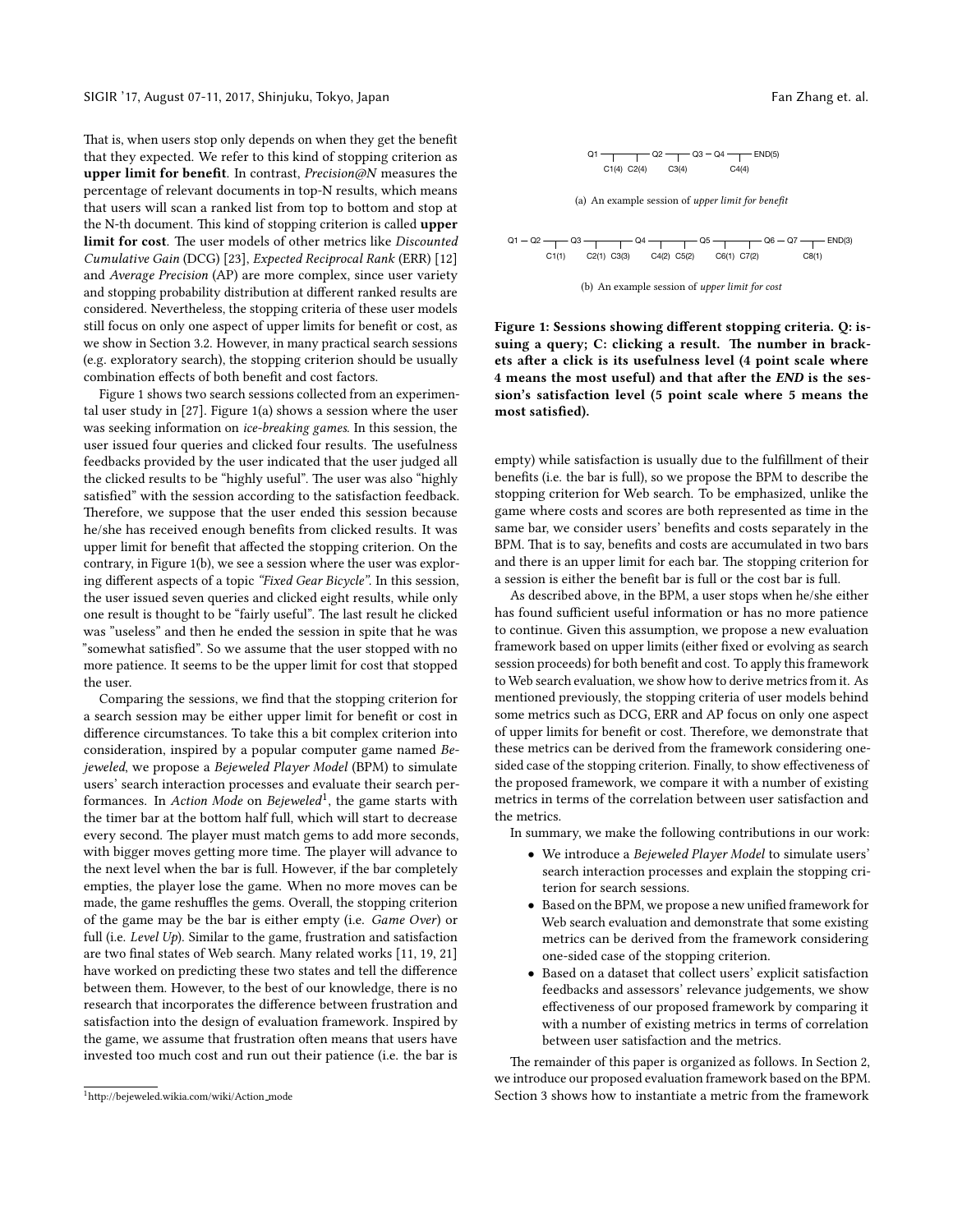Evaluating Web Search with a Bejeweled Player Model Signey SIGIR '17, August 07-11, 2017, Shinjuku, Tokyo, Japan

<span id="page-2-1"></span>

Figure 2: Evaluation framework based on the BPM

and how it can be adapted to existing metrics. Then we show effectiveness of the framework by comparing it with existing metrics in terms of correlation between user satisfaction and the metrics in Section [4.](#page-5-0) We review related researches in Section [5](#page-8-0) and conclude in Section [6.](#page-8-1)

#### <span id="page-2-0"></span>2 EVALUATION FRAMEWORK

Figure [2](#page-2-1) shows our proposed evaluation framework based on the Bejeweled Player Model (BPM). In a session described by the BPM, a user will interact with the system to satisfy her information need. At each round of interaction, the user will pay some costs and obtain some benefits simultaneously. As a result, she changes the user state with benefit and cost. Benefits and costs are accumulated with interactions and we use Benefit and Cost to denote them. The BPM supposes that the benefits that the user expects to obtain and the costs that she is willing to pay are limited, which are denoted as Expected Benefit (E\_Benefit) and Tolerated Cost (T\_Cost). Based on upper limits for both benefit and cost, a user stops when either she has found sufficient useful information (reach upper limit for benefit, i.e. Bene f it  $\geq E$  Bene f it) or she has no more patience to continue searching (reach upper limit for cost, i.e.  $Cost \geq T\_Cost$ ). To be emphasized, *E\_Benefit* and *T\_Cost* may change with interactions, so we incorporate them into the user state with Benefit and Cost as well.

Note that in the BPM introduced above, we mainly focus on upper limits for both benefit and cost that determine when the user stops, rather than specific interactions. We believe that the BPM is an intrinsic user model which simulates users' search interaction processes and explains the stopping criterion for search sessions. We assume that user satisfaction can be represented by benefit and cost factors. Therefore, based on the BPM, we propose an evaluation framework by combining it with a metric function of Benefit and Cost at the end of the session. The function is defined to evaluate users' search performances. Given the framework, interactions, Benefit and Cost, E\_Benefit and T\_Cost, as well as metric function are important components for evaluation. Therefore, before we apply this conceptual framework to Web search evaluation, we should talk more about these components.

#### 2.1 Interactions

In our proposed framework, user behaviors are represented as a sequence of interactions. These interactions are associated with user

models. For example, the interactions are examining results one-byone for user models behind most rank-based retrieval metrics such as DCG [\[23\]](#page-9-9), ERR [\[12\]](#page-9-10) and AP. While for click model-based information retrieval metrics [\[14,](#page-9-15) [37\]](#page-9-16), the interactions would be examining snippets or click results. Sakai and Dou [\[33\]](#page-9-17) proposed U-measure to evaluate Web search based on the concept trailtexts, where the interactions would be handling *trailtexts* of course. Though we do not focus on how to define interactions in this paper, we believe that interactions that are closer to user behaviors lead to more effective metrics.

## <span id="page-2-3"></span>2.2 Benefit and Cost

As suggested by Azzopardi et al. [\[5\]](#page-9-18), benefits and costs are associated with interactions. They provide a summary of different benefits and costs for various interactions. For most traditional metrics that take examining results as interactions, the *benefit* of interaction is considered to be associated with relevance. Binary and graded relevance are two most common ways to model it.

As for the cost, most metrics assume that the cost of processing each document is the same. Recently, cost has been considered from a variety of angles. For instance, Smucker and Clarke [\[34\]](#page-9-6) use the time spent by the user as a proxy for cost and propose Time Biased Gain (TBG). In addition, the cost involved in processing a document in terms of readability and understandability has been explicitly included in other measures (e.g., [\[2,](#page-9-5) [38,](#page-9-7) [39\]](#page-9-8)).

In this paper, we will use *bene f* it<sub>k</sub> and cost<sub>k</sub> to denote the benefit<br>d the cost of the k-th *interaction, while Benefit and Cost denote* the and the cost of the  $k$ -th interaction, while Benefit and Cost denote the benefits and costs accumulated on interactions. Unlike metrics that accumulate benefits or costs with a discount function for different interactions (e.g., DCG [\[23\]](#page-9-9), TBG [\[34\]](#page-9-6), U-measure [\[33\]](#page-9-17) for benefit and ERR [\[12\]](#page-9-10) for cost), we accumulate them with no discounts. Inspired by Carterette [\[10\]](#page-9-19) and Moffat et al. [\[29\]](#page-9-20), we argue that the discount function is the result of user variety and stopping probability distribution at different ranked results. This will be discussed further in Section [3.2.](#page-3-0)

# <span id="page-2-2"></span>2.3 E\_Benefit and T\_Cost

In this paper, we focus on upper limits for benefit and cost that determine when the user stops. E\_Benefit denotes the benefit that the user expects to obtain (upper limit for benefit), which should be in the same unit with Benefit. For example, Moffat et al. [\[29\]](#page-9-20) use a parameter T to denote the target number of relevant documents the user wishes to identify. T\_Cost denotes the cost that the user is willing to pay (upper limit for cost), which should be in the same unit with Cost. For example, in TBG [\[34\]](#page-9-6), T\_Cost can be expressed as the time that the user is willing to use for search.

Motivated by  $[29]$ , we argue that *E\_Benefit* and *T\_Cost* should be user-spercific and task-spercific. That is, for different users or different tasks, the values of  $E_B$ Benefit and  $T_C$ Cost are different. For instance, Broder [\[9\]](#page-9-21) groups Web queries into informational, navigational and transactional categories. Given that informational queries often require more information than navigational or transactional queries to satisfy the information need, we assume that the value of E\_Benefit will be larger for informational queries. On the other hand, for users who have more patience to search, the value of T\_Cost will be larger as well, just like the persistence parameter  $p$  associated with RBP [\[30\]](#page-9-22). In [\[6\]](#page-9-23), Bailey et al. reveal that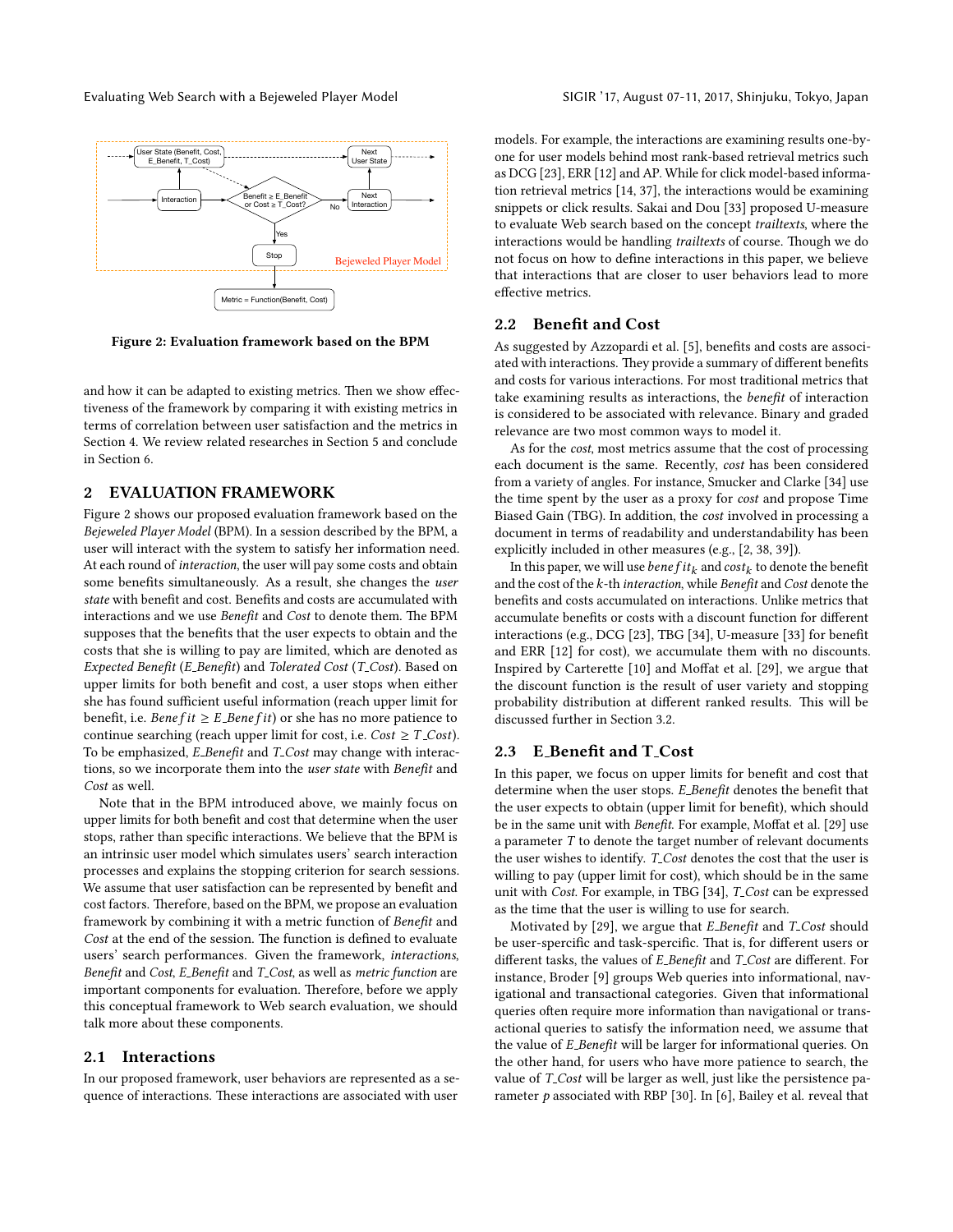SIGIR '17, August 07-11, 2017, Shinjuku, Tokyo, Japan Fan Zhang et. al.

searchers display substantial individual variation in the numbers of documents and queries they anticipate needing to issue, and there are underlying significant differences in these numbers in line with increasing task complexity levels. Therefore, we can consider different  $E$ \_Bene f it and  $T$ \_Cost for different users and different tasks to design more sensitive evaluation metrics.

For further thinking, we suggest that  $E_B$ enefit and  $T_C$ Cost should also be dynamic. Fuhr [\[20\]](#page-9-24) proposes the Interactive Probability Ranking Principle (iPRP), an extension to the well known Probability Ranking Principle [\[32\]](#page-9-25). When developing the iPRP, one of the main requirements is allowing for the information need to change through the course of interaction. Motivated by this point, we assume that  $E_B$ enefit and  $T_C$ ost will also involve with interactions, thus incorporated into the user state with Benefit and Cost.

It is also important to note that interactions are affected by user states. In [\[4\]](#page-9-26), Azzopardi et al. examine three theories of Information Seeking and Retrieval. They enumerate a list of hypotheses about search behavior, and show that these theories make similar predictions. Their work indicates that searchers will change their search behavior based on their context. Nevertheless, in this paper, we focus on independent interactions that users scan ranked results one-by-one from top to bottom.

# 2.4 Metric Function

This function is defined to instantiate a metric from the framework and measure user satisfaction when the user stops. In previous metrics, some focus on Benefit (e.g. DCG), some focus on Cost (e.g. ERR) while others focus on Average Utility which means Benefit devided by  $Cost$  (e.g. AP). Therefore, we assume that the metric should be a function of Benefit and Cost. In this paper, however, we do not discuss the form what the metric function should be. We just compare three choices mentioned above, i.e. Benefit, reciprocal Cost, and Benefit devided by Cost.

## <span id="page-3-1"></span>3 METRICS

In Section [2,](#page-2-0) we proposed an evaluation framework based on the BPM. Now we will show how to instantiate a metric from the framework and how it can be adapted to existing metrics.

#### 3.1 Metric Based on The BPM

For simplicity, in this paper we take interactions as scaning down ranked results one-by-one before the user stops. This simple interaction process is usually regarded as a cascade assumption [\[18\]](#page-9-27) and accepted by many existing user behavior models. Given the  $k$ -th interaction (i.e. examining the  $k$ -th result), its benefit and cost will be *bene f* it<sub>k</sub> and cost<sub>k</sub>. In [\[10\]](#page-9-19), Carterette compares different utility<br>accumulation models that describe how a user accumulates utility accumulation models that describe how a user accumulates utility in the course of browsing. For simplicity, here we assume Benefit or Cost accumulated with interactions to be the sum of bene  $fit_k$  or and Cost can be represented as follow:  $cost_k$ . Then in the k-th user state after the k-th interaction, Benefit

$$
Benefit_k = \sum_{i=1}^{k} benefit_i, \quad Cost_k = \sum_{i=1}^{k} cost_i \tag{1}
$$

As mentioned in Section [2.3,](#page-2-2)  $E_B$ enefit and  $T_C$ Cost will change with interactions, thus represented as:

<span id="page-3-5"></span>
$$
E\_Benefit_k = E\_Benefit_0 + \sum_{i=1}^{k} \Delta E\_Benefit_i \tag{2}
$$

<span id="page-3-6"></span>
$$
T\_{Cost_k} = T\_{Cost_0} + \sum_{i=1}^{k} \Delta T\_{Cost_i}
$$
 (3)

where  $E_B$ ene  $fit_0$  and  $T_C$ ost<sub>0</sub> are the initial values when the user<br>starts searching. The increments  $\Delta E_B$ ene  $fit$ , and  $\Delta T_C$ ost, may starts searching. The increments,  $\Delta E_B$ ene f it<sub>i</sub> and  $\Delta T_Cost_i$ , may depend on all the interactions and user states up to the *i-th user* depend on all the interactions and user states up to the i-th user state.

Considering the probability that the user stops at rank k:

<span id="page-3-3"></span>
$$
P(k) = P(\ge k) - P(\ge k + 1) \tag{4}
$$

where  $P(\geq k)$  denotes the probability that the stopping rank is not less than k. In our proposed framework, we assume that a user stops only when Bene f it  $\geq E$  Bene f it or Cost  $\geq T$  Cost. So  $P(\geq k)$  can be represented as follow:

<span id="page-3-4"></span>
$$
P(Benefit_i < E\_Benefit_i, Cost_i < T\_Cost_i : i = 1, ..., k - 1) \quad (5)
$$

Then we can get the metric:

<span id="page-3-2"></span>
$$
M = \sum_{k=1}^{\infty} Function(Benefit_k, Cost_k) * P(k)
$$
 (6)

Note that different users may stop at different ranks. Therefore, considering user variety, the metric is represented as the expectation of the metric function. For a system-oriented test, given definitions of bene fit<sub>i</sub>, cost<sub>i</sub>,  $\Delta E$  Bene fiti,  $\Delta T$  Cost<sub>i</sub> and the *metric function*,<br>we can derive a specific metric from the framework we can derive a specific metric from the framework.

#### <span id="page-3-0"></span>3.2 Existing Metrics

Equation [6](#page-3-2) shows how to instantiate a metric from our proposed framework based on the BPM. Given that the stopping criteria of user models behind some metrics such as DCG, ERR and AP focus on only one aspect of upper limits for benefit or cost, we assume that the framework can be applied to derive these metrics when considering their underlying user models. Therefore, in this part, we take DCG as an example to show how it can be derived from the framework.

Note that DCG is based on an assumption that the user scans down the ranked list one-by-one and the cost of processing each document is the same, so we define  $cost_i$  as one unit for them, thus  $Cost_k$  equals to k units. As described in [\[23\]](#page-9-9), for DCG, benefit<sub>i</sub> is<br>defined as  $2^{rel_i}$  at where rely is the relevance level of decument. defined as  $2^{rel_i} - 1$ , where  $rel_i$  is the relevance level of *document<sub>i</sub>*.<br>Since DCG assumes that the probability that the lower-ranked Since DCG assumes that the probability that the lower-ranked documents are examined is smaller, which leads to a discount function  $1/log_2(i + 1)$ , we explain it with different values of T\_Cost for different users. To be specific, the proportion of users willing to examining at least *i* results is  $1/log_2(i + 1)$ . Therefore, the probability that  $T\_Cost_k$  equals to *i* is:

$$
P(T\_Cost_k = i) = 1/log_2(i + 1) - 1/log_2(i + 2)
$$
 (7)

Note that  $T\_Cost_k$  is independent of k, which means that  $T\_Cost$  is<br>static for each user and will not change with interactions. However static for each user and will not change with interactions. However, for DCG, benefit is not limited, which means  $E_B$  Benefit is infinite.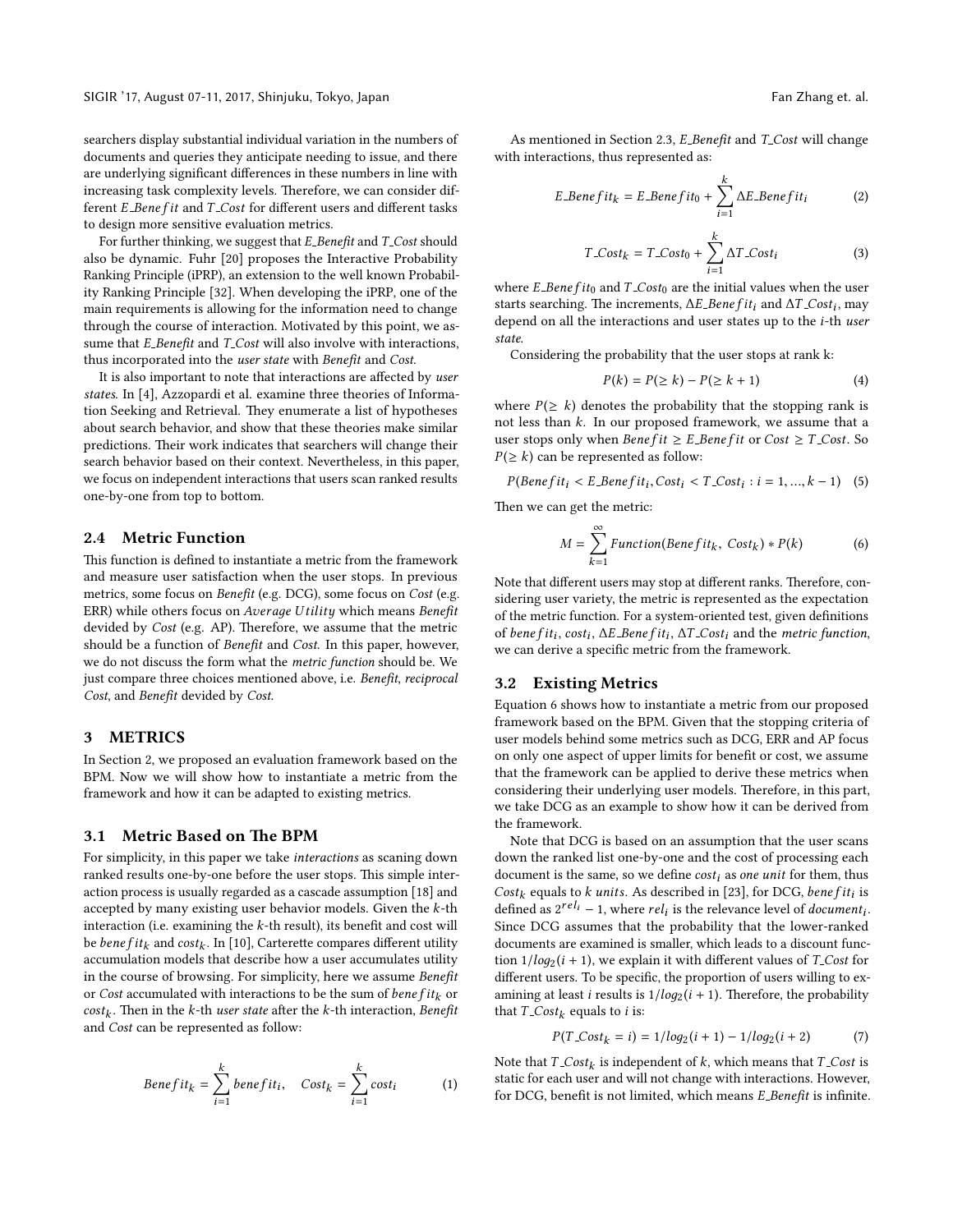Evaluating Web Search with a Bejeweled Player Model SIGIR '17, August 07-11, 2017, Shinjuku, Tokyo, Japan

Therefore, the probability that the stopping rank is not less than  $k$ can be written as:

$$
P(\ge k) = P(Cost_j < T\_{Cost_j} : j = 1, ..., k - 1)
$$
\n
$$
= \sum_{i=1}^{\infty} P(j < i : j = 1, ..., k - 1) \cdot P(T\_{Cost_j} = i)
$$
\n
$$
= \sum_{i=k}^{\infty} \left( \frac{1}{\log_2(i+1)} - \frac{1}{\log_2(i+2)} \right) = \frac{1}{\log_2(k+1)}
$$
\n(8)

According to the Equation [4,](#page-3-3) the probability that the user stops at rank k equals to  $1/log_2(k + 1) - 1/log_2(k + 2)$ .

Since DCG focuses on cumulative gain, we define the metric function as:

Function(Benefit<sub>k</sub>, Cost<sub>k</sub>) = Benefit<sub>k</sub> = 
$$
\sum_{i=1}^{k}
$$
 benefit<sub>i</sub> (9)

Then the form of DCG is:

<span id="page-4-0"></span>
$$
DCG = \sum_{k=1}^{\infty} Function(Benefit_k, Cost_k) * P(k)
$$
  
= 
$$
\sum_{k=1}^{\infty} P(k) \sum_{i=1}^{k} benefit_i = \sum_{k=1}^{\infty} benefit_k \sum_{i=k}^{\infty} P(i)
$$
  
= 
$$
\sum_{k=1}^{\infty} (2^{rel_k} - 1) \sum_{i=k}^{\infty} \left( \frac{1}{log_2(i+1)} - \frac{1}{log_2(i+2)} \right)
$$
  
= 
$$
\sum_{k=1}^{\infty} \frac{2^{rel_k} - 1}{log_2(k+1)}
$$
 (10)

Considering a truncate depth  $K$ , it reduced to the form that introduced in [\[23\]](#page-9-9). Note that the transition at line 2 in Equation [10](#page-4-0) shows two ways to compute the expectation.  $\sum_{i=1}^{k} \text{benefit}_{i}$  is the benefit cumulated from rank 1 to rank k and  $P(k)$  is the probability that cumulated from rank 1 to rank k and  $P(k)$  is the probability that the user stops at rank k. Therefore, the left side of the transition the user stops at rank  $k$ . Therefore, the left side of the transition should be denoted as expected cumulated benefit. On the other hand,  $P(\geq k)$ . It is the probability that the stopping rank is not less than  $k$ , which also means the probability that the k-th result will be is the benefit at rank k, and  $\sum_{i=k}^{\infty} P(i)$  is equivalent to is the probability that the stapping rank is not less than  $k$ , which also means the probability that the  $k$ -th result will be examined. Consequently, the right side of the transition should be denoted as cumulated expected benefit.

Similar to DCG, most existing metrics involve summing over the product of a discount function of ranks and a benefit function mapping relevance assessments to numeric utility values, i.e.

$$
M = \sum_{k=1}^{K} \text{benefit}(\text{rel}_k) \cdot \text{discount}(k) \tag{11}
$$

Based on the example described above, we can clearly see that the *discount*( $k$ ) can be regarded as the probability that the  $k$ -th document is examined when a user scans a ranked list from top to bottom. Note that the  $k$ -th document being examined means that the user does not stop before rank  $k$ . So the discount function is the result of user variety and stopping probability distribution at different ranked results, as we mentioned in Section [2.2.](#page-2-3)

Here we should state that besides DCG, most other metrics including ERR, AP, RBP, TBG, U-measure etc. can also be derived from the framework given different definitions of  $\textit{benefit}_i, \textit{cost}_i,$ 

tations, we will not discuss all of them in detail. Table [1](#page-5-1) shows E\_Bene $fit_k$ , T\_Cost<sub>k</sub> and the metric function. Due to space limithe definitions for them. For simplicity, here we take interactions as examining results before the user stops, thus the benefit and cost are calculated based on rank. Although some metrics such as TBG and U-measure focus on time or trailtext rather than rank, we think the simplified cases can explain underlying user models of these metrics from the perspective of benefit and cost to some extent. However, we find that these metrics focus on only one aspect of upper limits for benefit or cost. That is, either E\_Benefit or T\_Cost is infinite. On the other hand, these metrics do not consider the situation where  $E_B$ enefit and  $T_C$ Cost change with interactions. In this paper, we mainly focus on these two points to instantiate metrics from the framework to show its effectiveness.

#### 3.3 Upper Limits for Both Benefit and Cost

In Section [3.2,](#page-3-0) we show that many existing metrics can be derived from our proposed framework based on the BPM while these metrics focus on only one aspect of upper limits for benefit or cost. However, according to the examples in Figure [1,](#page-1-0) we find that the stopping criteria vary with search tasks and are usually combinational effects of both benefit and cost factors, which indicates that upper limits for both benefit and cost exist simultaneously. In this section, at first, we consider a simple case where upper limits for both benefit and cost are independent of users and their interactions. In other words,  $E_B$ ene  $fit_k$  and  $T_C$ os $t_k$  are static values, thus denoted as  $E$  B and  $T$  C in this section. Therefore, Equation [5](#page-3-4) can be written as:

$$
P(\ge k) = P(Benefit_i < E.B, Cost_i < T.C : i = 1, ..., k - 1) \quad (12)
$$

Following a number of metrics like DCG, we adopt a graded bene fiti associated with relevance level of *document<sub>i</sub>* and a cost<sub>i</sub> defined as one unit, which means that:

$$
benefit_i = 2^{rel_i} - 1, \quad cost_i = 1 \tag{13}
$$

Given  $E$ <sub>-</sub> $B$  and  $T$ <sub>-</sub> $C$  are static, we define them as follows:

$$
E_{-}B = \alpha_{B} * (2^{rel_{max}} - 1), \quad T_{-}C = \alpha_{C} * 1 \tag{14}
$$

where  $\alpha_B$  and  $\alpha_C$  are positive parameters for Expected Benefit and Tolerated Cost and  $rel_{max}$  is the maximum relevance level (e.g.  $rel_{max}$  = 3 if a 4 point scale is used). Approximately,  $\alpha_B$  can be regarded as the number of highly relevant documents that a user expects to find, while  $\alpha_C$  is the number of documents that the user is willing to examine. Though we do not know the optimal values of  $\alpha_B$  and  $\alpha_C$ , we suppose that they would be different for different tasks and compare different values of  $\alpha_B$  and  $\alpha_C$ . As we mentioned before, a *metric function* should be defined to instantiate a metric for evaluation. In this paper, the metrics defined above are called *Static BPM Metrics* and denoted as  $SBPM_f(\alpha_B, \alpha_C)$ , where  $\alpha_B$  and  $\alpha_C$  are parameters, while f is the metric function. Referring to the  $\alpha_C$  are parameters, while f is the *metric function*. Referring to the existing metrics, we adopt three forms of metric function, which are Benefit (B), reciprocal Cost  $(1/C)$  and Average Benefit (B/C, i.e. Benefit devided by Cost), and compare effectiveness of them.

Given the values of  $\alpha_B$  and  $\alpha_C$ , and the form of *metric function*, we can calculate the value of a Static BPM Metric for a ranked list where relevance judgements of top-N results are provided. Algorithm [1](#page-5-2) shows the calculation process for Static BPM Metrics.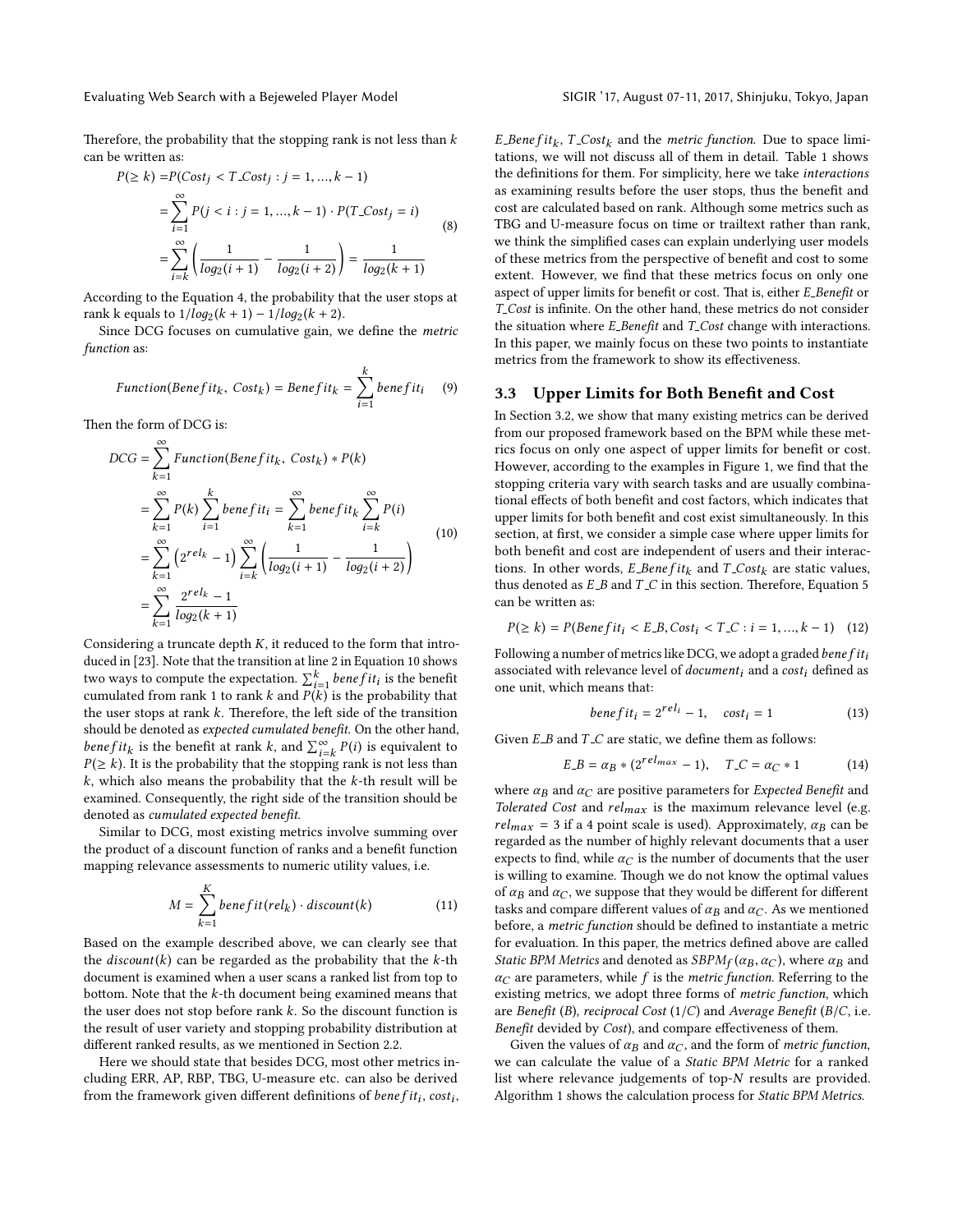<span id="page-5-1"></span>Table 1: Definitions of different components for different metrics. See more details in related researches [\[12,](#page-9-10) [30,](#page-9-22) [33,](#page-9-17) [34\]](#page-9-6). Note that here we consider TBG and U-measure as offline metrics given their associated parameters.

|                                                                 |                 | $benefit_i$  | $cost_i$   | E_Benefit                                                                                                | P(k)     | metric function                                                                                                                   |                                |
|-----------------------------------------------------------------|-----------------|--------------|------------|----------------------------------------------------------------------------------------------------------|----------|-----------------------------------------------------------------------------------------------------------------------------------|--------------------------------|
| $P(benefit_i = 1) = \frac{2^{rel_{i-1}}}{2^{rel_{max}}}$<br>ERR |                 |              |            |                                                                                                          | $\infty$ | $\prod_{j=1}^{k-1} \left(1 - \frac{2^{rel_{j}}-1}{2^{rel_{max}}} \right) \frac{2^{rel_{k}}-1}{2^{rel_{max}}}$                     | $1/Cost_k$                     |
| AP                                                              |                 | reli         |            | $P(E_B \text{enerfit} = j) = 1/m, j \in [1, 2, , m]$                                                     | $\infty$ | $\frac{1}{m}I(rel_k)$                                                                                                             | $Benefit_k/Cost_k$             |
|                                                                 | $benefit_i$     | $cost_i$     | E_Benef it | $T\_Cost$                                                                                                |          | P(k)                                                                                                                              | metric function                |
| DCG                                                             | $2^{rel_i} - 1$ |              | $\infty$   | $P(T\_{Cost} = j) = \frac{1}{log_2(j+1)} - \frac{1}{log_2(j+2)}, \ j \in [1, 2, , \infty)$               |          | $\frac{1}{\log_2(k+1)} - \frac{1}{\log_2(k+2)}$                                                                                   | $Benefit_k$                    |
| <b>RBP</b>                                                      | reli            |              | $\infty$   | $P(T\text{-}Cost = j) = (1-p)p^{j-1}, j \in [1, 2, , \infty)$                                            |          | $(1-p)p^{k-1}$                                                                                                                    | Benefit <sub>k</sub> * $(1-p)$ |
| TBG                                                             | $b_{TBG}(i)$    | $c_{TRG}(i)$ | $\infty$   | $P(T\_Cost \le t) = F(t) = 1 - e^{-t \frac{ln 2}{h}}, t \in [0, \infty)$                                 |          | $\begin{array}{l} F(\sum_{i=1}^k cost_i) - F(\sum_{i=1}^{k-1} cost_i) \\ min\{pos(s_k), L\} - min\{pos(s_{k-1}), L\} \end{array}$ | $Benefit_k$                    |
| U-measure                                                       | $qv_l(s_i)$     | $ s_i $      | $\infty$   | $P(T\_Cost = j) = 1/L, j \in [1, 2, , L]$                                                                |          |                                                                                                                                   | $Benefit_k$                    |
|                                                                 |                 |              |            | Note: $b_{TBG}(i) = I(rel_i)P(C = 1 R = 1)P(S = 1 R = 1), c_{TBG}(i) = T_S + T_D(L_i)P(C = 1 R = rel_i)$ |          |                                                                                                                                   |                                |

# <span id="page-5-2"></span>Algorithm 1 Calculation process for Static BPM Metrics.

**Require:**  $\alpha_B$ ,  $\alpha_C$ ,  $f(Benefit, Cost)$ ;  $rel_{max}$ ,  $rel_i: i \in [1, N]$ .<br>**Ensure:**  $SRPM_o(\alpha_B, \alpha_C)$ **Ensure:**  $SBPM_f(\alpha_B, \alpha_C)$ 1:  $E \to \alpha_B * (2^{relmax} - 1), T \to \alpha_C * 1;$ <br> $B \to 0, C \to 0, i \to 1$  $B \leftarrow 0, C \leftarrow 0, i \leftarrow 1$ 2: while  $B < E \cdot B$  and  $C < T \cdot C$  and  $i < N$  do 3:  $i \leftarrow i + 1$ 3:  $i \leftarrow i + 1$ <br>4:  $B \leftarrow B +$ 4:  $B \leftarrow B + (2^{rel_i} - 1), C \leftarrow C + 1$ <br>5. end while 5: end while 6:  $SBPM_f(\alpha_B, \alpha_C) = f(B, C)$ 

Regarding Static BPM Metrics, we examine the following research questions based on a test collection (described in Section [4.1\)](#page-6-0) containing user's explicit satisfaction feedbacks and external assessor's relevance judgments:

- RQ1 Given proper upper limits for benefit and cost and forms of metric function, will Static BPM Metrics have a better correlation with user satisfaction feedbacks than existing metrics?
- RQ2 Are there differences in optimal upper limits for benefit and cost between different taxonomies of queries (e.g. informational queries and navigational queries)?
- RQ3 Are there differences in optimal forms of metric function between different taxonomies of queries?

#### 3.4 Dynamic E Benefit and T Cost

As we mentioned before, upper limits for benefit and cost may evolve with the search interaction processes. Therefore, in this section, we will consider a situation where  $E$  Bene  $fit_k$  and  $T$  Cost<sub>k</sub> are dynamic values depending on interactions. They are described by Equation [2](#page-3-5) and Equation [3.](#page-3-6)

Regarding  $E_B$ ene  $fit_k$ , we assume that when a user finds a rele-<br>at document, she may expect to find more relevant documents. vant document, she may expect to find more relevant documents because she becomes more interested in this query topic and wants to learn more. On the contrary, if a user finds an irrelevant document, the number of relevant documents she expects to find may decrease. Given this assumption, we define a simple linear function for the increment  $\Delta E\_{Benefit}$  in Equation [2](#page-3-5) as follows:

$$
\Delta E\_Benefit_i = h_B * (benefit_i - benefit_{median})\tag{15}
$$

where  $h_B$  is a sensitivity parameter for *E* Bene f it increment ( $h_B$  > 0). The larger  $h_B$  is, the more likely it is that a user will stop after finding an irrelevant document. As for *benef* it<sub>median</sub>, it can be written as:

$$
benefit_{median} = 2^{rel_{median}} - 1
$$
 (16)

where  $rel_{median}$  is the median relevance level (e.g.  $rel_{median} = 1.5$ <br>if a 4 point scale is used) if a 4 point scale is used).

On the other hand, in terms of  $T\_Cost_k$ , our hypothesis is that  $\text{len } a$  user finds a relevant document, she may be willing to when a user finds a relevant document, she may be willing to examine more documents since the user is more confident to find useful information in the remaining documents. In contrast, if a user finds an irrelevant document, the number of documents she is willing to examine may decrease. Given this assumption, we also define a simple linear function for the increment  $\Delta T\_Cost_i$  in Fourtion 3 as follows: Equation [3](#page-3-6) as follows:

$$
\Delta T \cdot Cost_i = h_C * (benefit_i/benefit_{median} - 1)
$$
 (17)

where  $h_C$  is a sensitivity parameter for  $T\text{-}Cost$  increment  $(h_C > 0)$ .<br>Similar to has the larger ho is the more likely it is that a user will Similar to  $h_B$ , the larger  $h_C$  is, the more likely it is that a user will stop after finding an irrelevant document.

In addition, the initial values of upper limits for benefit and cost are defined in the same way as  $E$ \_B and  $T$ \_C:

$$
E_{-}B_{0} = \alpha_{B} * (2^{rel_{max}} - 1), \quad T_{-}C_{0} = \alpha_{C} * 1 \tag{18}
$$

Therefore, compared with Static BPM Metrics, the values of Dynamic BPM Metrics, which are denoted as  $DBPM_f(h_B, h_C, \alpha_B, \alpha_C)$ , based<br>on dynamic upper limits for banefit and cost defined above can be on dynamic upper limits for benefit and cost defined above can be calculated by Algorithm [2.](#page-6-1)

Regarding Dynamic BPM Metrics, we want to answer the following research question:

RQ4 Do our hypotheses about dynamic upper limits for benefit and cost hold? In other words, given proper values of  $h_B$  and  $h_C$ , will Dynamic BPM Metrics have a better correlation with user satisfaction feedbacks than Static BPM Metrics?

#### <span id="page-5-0"></span>4 EXPERIMENTS

Kelly [\[25\]](#page-9-28) stated that satisfaction can be understood as the fulfillment of a specified desire or goal. Satisfaction is used to reflect users' actual feelings about the system, thus becoming an important criterion in the user-centric evaluation for Web search engines [\[1,](#page-9-29) [22\]](#page-9-30). To show effectiveness of our proposed framework and answer the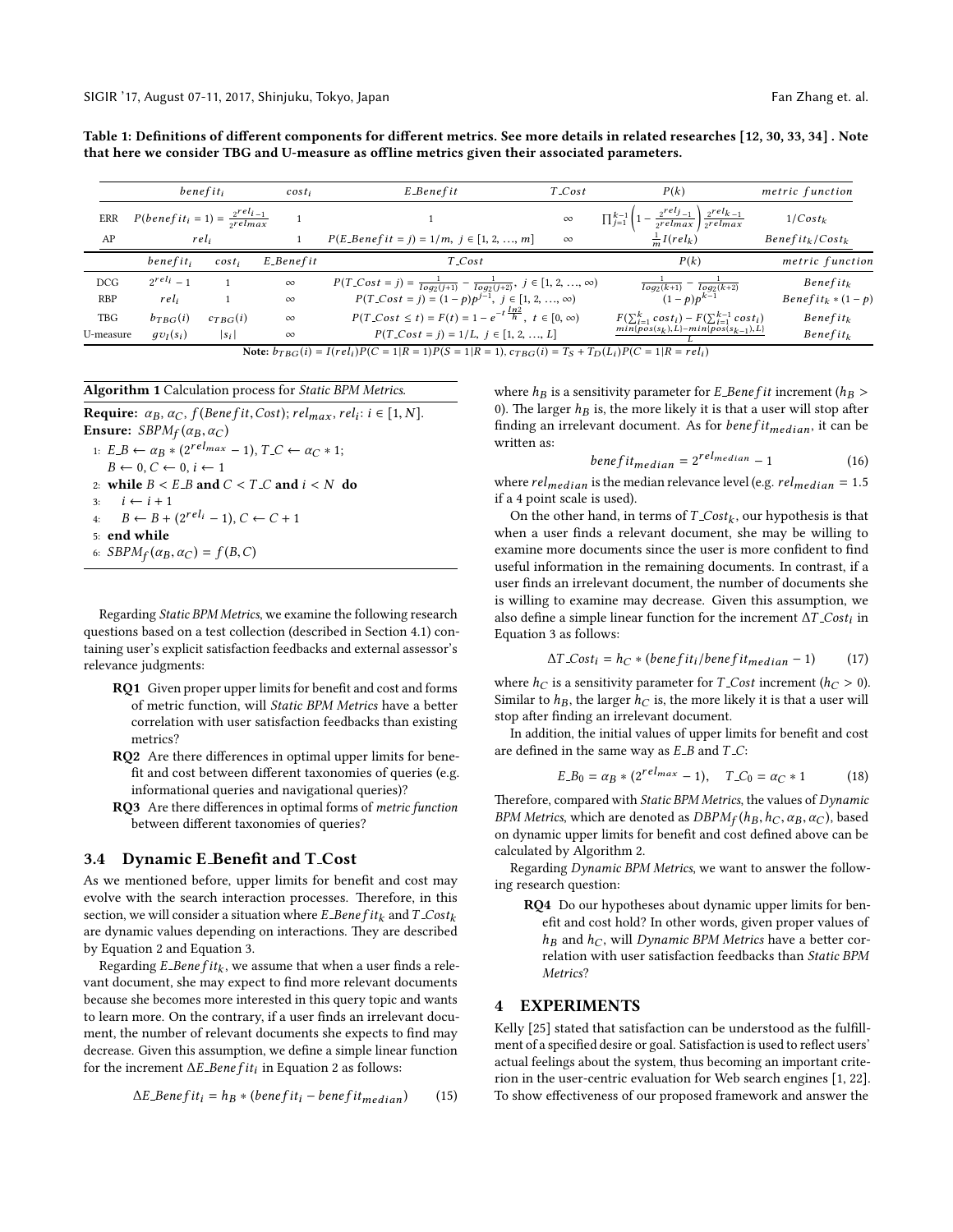Evaluating Web Search with a Bejeweled Player Model SIGIR '17, August 07-11, 2017, Shinjuku, Tokyo, Japan

<span id="page-6-1"></span>

| Algorithm 2 A calculation process for Dynamic BPM Metrics. |  |  |
|------------------------------------------------------------|--|--|
|------------------------------------------------------------|--|--|

Require:  $h_B$ ,  $h_C$ ;  $\alpha_B$ ,  $\alpha_C$ ,  $f(Benefit, Cost)$ ;  $rel_{median}$ ,  $rel_{max}$ ,  $rel_i: i \in [1, N]$ .<br>ure: DBPM c(hp, ho,  $\alpha$ p,  $\alpha$ o) **Ensure:**  $DBPM_f(h_B, h_C, \alpha_B, \alpha_C)$ 1:  $E \to \alpha_B * (2^{relmax} - 1), T \to \alpha_C * 1;$ <br> $B \to 0, C \to 0, i \to 1$  $B \leftarrow 0, C \leftarrow 0, i \leftarrow 1$ 2: while  $B < E\_B$  and  $C < T\_C$  and  $i < N$  do<br>3:  $i \leftarrow i + 1$ 4:  $B \leftarrow B + (2^{rel_i} - 1), C \leftarrow C + 1$ 4:  $B \leftarrow B + (2^{rel_i} - 1), C \leftarrow C + 1$ <br>5.  $F B \leftarrow F B + h_D * [(2^{rel_i} - 1),$ 5:  $E\_B \leftarrow E\_B + h_B * [(2^{rel_i} - 1) - (2^{rel_{median}} - 1)]$ <br>  $TC \leftarrow TC + h_B * [(2^{rel_i} - 1) / (2^{rel_{median}} - 1)]$  $T_C \leftarrow T_C + h_C * [(2^{rel_i} - 1)/(2^{rel_{median}} - 1) - 1]$ 6: end while 7:  $DBPM_f(h_B, h_C, \alpha_B, \alpha_C) = f(B, C)$ 

<span id="page-6-3"></span>Table 2: Statistics of the test collection

|  | #tasks   #SERPs   #participants   #sessions |  |
|--|---------------------------------------------|--|
|  | 98                                          |  |

research questions, we compare Static BPM Metrics and Dynamic BPM Metrics with a number of existing metrics in terms of correlation between user satisfaction and the metrics based on a test collection containing users' explicit satisfaction feedbacks and assessors' relevance judgements. We will briefly introduce the test collection in Section [4.1](#page-6-0) and the results of our experiments will be shown and discussed in Section [4.2.](#page-6-2)

# <span id="page-6-0"></span>4.1 Test Collection

In our experiment, the test collection is based on experimental user studies conducted in our previous works [\[13,](#page-9-31) [26\]](#page-9-32). In the user studies, each participant was asked to complete 30 search tasks within about an hour. For each task, after understanding corresponding information need, the participant would be guided to pre-designed search result pages (SERPs) where the query and search results are fixed. The participant was asked to examine the results provided on the SERP and end the search session either if the information need was satisfied or he/she was disappointed with the results. Each time they ended a search session, they were required to provide a five point scaled satisfaction feedback to the session where 5 means the most satisfactory and 1 means the least. Then they would be guided to continue to the next search task. In addition, we invited three professional assessors from a commercial search engine company to label four point scaled relevance scores for all query-result pairs in the experiment. The KAPPA coefficient of their annotation is about 0.7, which can be characterized as a substantial agreement. There are 65 tasks in total, which contains 27 informational queries and 38 navigational queries. The specific statistics of the test collection are shown in Table [2.](#page-6-3)

#### <span id="page-6-2"></span>4.2 Results

Following Chen et al. [\[13\]](#page-9-31), considering that satisfaction feedback may be quite subjective, we regularize the satisfaction scores by each participant to Z-scores. For each session, given relevance judgements, we can compute the value of different metrics. In this paper, we use DCG@10, RBP-0.8 (0.8 is the value of the persistence

<span id="page-6-4"></span>

|                             | Table 3: Pearson's Correlations between Satisfaction Feed- |  |  |
|-----------------------------|------------------------------------------------------------|--|--|
| backs and Existing Metrics. |                                                            |  |  |

|           | informational queries navigational queries |       |
|-----------|--------------------------------------------|-------|
| DCG@10    | 0.493                                      | 0.321 |
| $RBP-0.8$ | 0.490                                      | 0.323 |
| AP        | 0.400                                      | 0.326 |
| ERR       | 0.393                                      | 0.313 |
|           |                                            |       |

parameter), AP and ERR as representatives of existing metrics. Since we assume that effectiveness of metrics based on the BPM may be affected by different taxonomies of queries, we compare different groups of queries. One group contains 27 informational queries in the test collection, while the other group contains 38 navigational queries.

<span id="page-6-5"></span>4.2.1 Static BPM Metrics. In order to examine RQ1, RQ2 and RQ3, first we compute Pearson's correlations between satisfaction feedbacks and existing metrics. The correlations are shown in Table [3.](#page-6-4) For informational queries, we can see that DCG@10 and RBP-0.8 have better correlations with satisfaction than AP and ERR. However, for navigational queries, all these metrics have similar correlations. Therefore, we use  $DCG@10$  as a baseline to be compared with metrics based on the BPM in the following experiments. Then we compute Pearson's correlations between satisfaction feedbacks and *Static BPM Metrics*. Given that we should tune parameters  $\alpha_B$ and  $\alpha_C$  for *Static BPM Metrics*, to avoid overfitting and unfair comparison with the baseline, we randomly divide the test collection into two halves. The first half is the training set which containing 620 sessions of informational queries and 723 sessions of navigational queries for tuning parameters, while the other half is the test set which containing 620 sessions of informational queries and 722 sessions of navigational queries for comparing different metrics.

First we try different values of parameters  $\alpha_B$  and  $\alpha_C$  and different metric functions for Static BPM Metrics on the training set. The results are shown in Table [4.](#page-7-0) In order to compare two correlation coefficients (rs), we construct a t-statistic to test the significance of the difference between dependent r's [\[16\]](#page-9-33). Note that as long as  $\alpha_B > \alpha_C = k$ , after examining k documents,  $Cost_k$  is equal to  $T$  Cost, while *Benefit,* is smaller than *E Benefit.* Then users  $T\_Cost_k$  while *Bene fit<sub>k</sub>* is smaller than  $E\_Benefit_k$ . Then users<br>will always stop at rank k which is the same as the case where will always stop at rank  $k$ , which is the same as the case where  $\alpha_B = \alpha_C = k$ . Therefore, we omit all the results for the cases where  $\alpha_B > \alpha_C$ . In addition, if the form of *metric function* is *reciprocal Cost* (i.e. 1/*Cost*) and  $\alpha_B = \alpha_C = k$ , the *metrics* will have the same values (i.e.  $1/k$ ) for all sessions. Then the correlations between satisfaction feedbacks and metrics will make no sense, thus omitted as well.

From the results, we can determine the parameters and the metric function. For informational queries, if we define metric function as Benefit, when  $\alpha_B = 5$  and  $\alpha_C = 8$  or 9, we can get the best correlation (0.520 or 0.521), which is significantly larger than DCG@10 (0.482) on the training set. For navigational queries, if we define *metric function* as *reciprocal Cost*, when  $\alpha_B = 1$  and  $\alpha_C = 5$ , we can get the best correlation (0.365), which is significantly larger than DCG@10 (0.312) on the training set.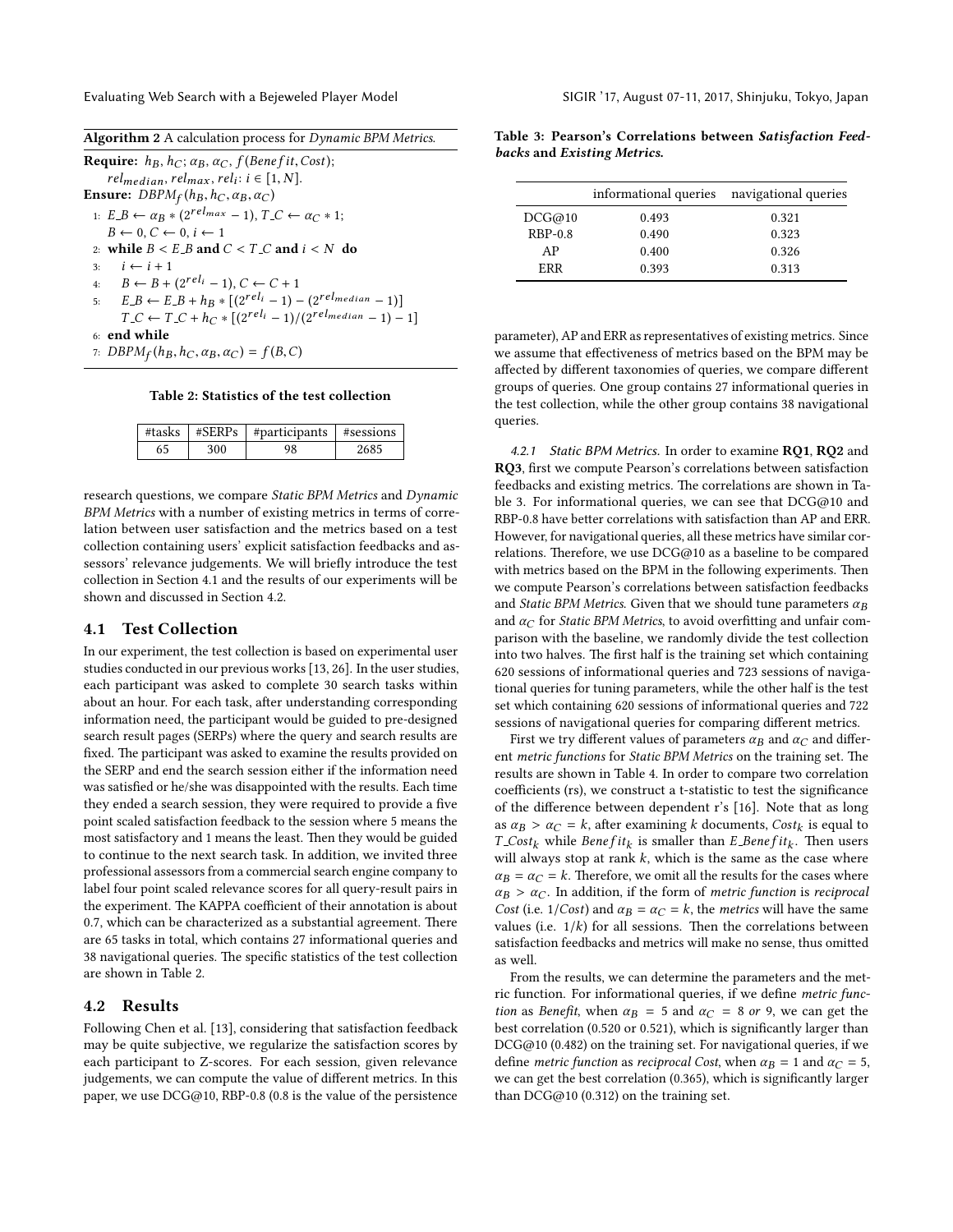<span id="page-7-0"></span>Table 4: Pearson's Correlation between Satisfaction Feedbacks and Static BPM Metrics for informational and navigitional queries. The first column is the form of metric function. Numbers in the second column are values of  $\alpha_B$ , while numbers in the second row are values of  $a_C$ . \* indicates the difference of correlation between the Static BPM Metric and DCG@10 is significant at  $p < 0.05$  when the *Static BPM Metric* has a better correlation with *Satisfaction*.

| f(B, C)           |                                     | informational queries |                          |                               |                          |                          |                |                          |                |                |                |               |                          | navigational queries |       |                |                |                          |                |                |                |  |
|-------------------|-------------------------------------|-----------------------|--------------------------|-------------------------------|--------------------------|--------------------------|----------------|--------------------------|----------------|----------------|----------------|---------------|--------------------------|----------------------|-------|----------------|----------------|--------------------------|----------------|----------------|----------------|--|
|                   |                                     |                       | $\mathcal{P}$            | 3                             | $\overline{4}$           |                          | 6              |                          | 8              | $\Omega$       | 10             |               | $\overline{2}$           |                      |       |                | 6              |                          | 8              | $\Omega$       | 10             |  |
|                   |                                     | 0.345                 | 0.338                    | 0.279                         | 0.242                    | 0.170                    | 0.029          | $-0.033$                 | $-0.068$       | $-0.102$       | $-0.122$       | 0.335         | 0.248                    | 0.166                | 0.088 | $-0.019$       | $-0.100$       | $-0.179$                 | $-0.198$       | $-0.204$       | $-0.225$       |  |
|                   | $\overline{2}$                      |                       | 0.385                    | 0.398                         | 0.413                    | 0.419                    | 0.374          | 0.312                    | 0.283          | 0.214          | 0.100          |               | 0.309                    | 0.329                | 0.296 | 0.257          | 0.211          | 0.086                    | 0.049          | 0.006          | $-0.032$       |  |
|                   | 3                                   |                       |                          | 0.409                         | 0.437                    | 0.468                    | 0.490          | 0.469                    | 0.481          | 0.450          | 0.416          |               | ٠                        | 0.321                | 0.324 | 0.319          | 0.289          | 0.235                    | 0.188          | 0.157          | 0.102          |  |
|                   |                                     |                       |                          |                               | 0.433                    | 0.462                    | 0.490          | 0.501                    | 0.521          | 0.510          | 0.502          |               | ٠                        |                      | 0.308 | 0.322          | 0.309          | 0.277                    | 0.254          | 0.228          | 0.204          |  |
| Benefit           | 5                                   |                       |                          | $\overline{\phantom{a}}$      | ٠                        | 0.454                    | 0.477          | 0.488                    | 0.520          | 0.521'         | 0.523          |               | ٠                        |                      |       | 0.312          | 0.305          | 0.284                    | 0.264          | 0.253          | 0.238          |  |
|                   |                                     |                       |                          | ٠                             | $\sim$                   |                          | 0.469          | 0.475                    | 0.497          | 0.502          | 0.502          |               | ٠                        |                      |       |                | 0.299          | 0.279                    | 0.266          | 0.258          | 0.247          |  |
|                   |                                     |                       | $\sim$                   | $\sim$                        | $\sim$                   |                          |                | 0.475                    | 0.484          | 0.491          | 0.488          |               | ٠                        |                      | ۰     |                |                | 0.277                    | 0.266          | 0.258          | 0.245          |  |
|                   | 8                                   |                       | ٠                        | $\overline{\phantom{a}}$      | $\sim$                   | $\overline{\phantom{a}}$ | ٠              | $\overline{\phantom{a}}$ | 0.483          | 0.478          | 0.477          | $\sim$        | ٠                        |                      | ٠     |                | ٠              |                          | 0.264          | 0.256          | 0.246          |  |
|                   | $\mathbf Q$                         |                       | ٠                        | ٠                             | $\sim$                   | $\overline{\phantom{a}}$ | ٠              |                          |                | 0.475          | 0.468          | $\sim$        | ٠                        |                      |       |                | ٠              |                          | $\sim$         | 0.254          | 0.244          |  |
|                   | 10                                  |                       |                          | ÷                             |                          |                          |                |                          |                |                | 0.465          |               |                          |                      |       |                | ٠              |                          | $\sim$         |                | 0.242          |  |
|                   |                                     |                       | 0.313                    | 0.332                         | 0.343                    | 0.353                    | 0.360          | 0.365                    | 0.365          | 0.366          | 0.366          |               | 0.351                    | 0.355                | 0.362 | 0.365          | 0.364          | 0.363                    | 0.363          | 0.363          | 0.363          |  |
|                   | $\overline{\mathbf{z}}$             |                       | ٠                        | 0.305                         | 0.329                    | 0.358                    | 0.379          | 0.393                    | 0.403          | 0.410          | 0.415          | $\sim$        | ٠                        | 0.227                | 0.250 | 0.273          | 0.285          | 0.293                    | 0.295          | 0.293          | 0.293          |  |
|                   | 3                                   |                       |                          | $\sim$                        | 0.303                    | 0.326                    | 0.350          | 0.369                    | 0.385          | 0.400          | 0.410          |               | ٠                        |                      | 0.182 | 0.213          | 0.234          | 0.251                    | 0.263          | 0.270          | 0.275          |  |
|                   | $\overline{4}$                      |                       | $\sim$                   | $\sim$                        | ٠                        | 0.288                    | 0.318          | 0.332                    | 0.349          | 0.370          | 0.386          |               | ٠                        |                      | ۰     | 0.134          | 0.163          | 0.190                    | 0.206          | 0.221          | 0.231          |  |
|                   | 5                                   | <b>.</b>              | . п.                     | $\sim$                        | $\sim$                   | <b>.</b>                 | 0.252          | 0.293                    | 0.319          | 0.337          | 0.355          | <u>. на п</u> | ٠                        |                      |       |                | 0.106          | 0.119                    | 0.169          | 0.191          | 0.207          |  |
| $\overline{Cost}$ | 6                                   |                       |                          | $\sim$                        | ÷                        |                          |                | 0.218                    | 0.257          | 0.299          | 0.326          | <u>. на п</u> | ٠                        |                      |       |                |                | 0.102                    | 0.117          | 0.143          | 0.164          |  |
|                   |                                     |                       | $\sim$                   | $\overline{\phantom{a}}$      | $\overline{\phantom{a}}$ | $\sim$                   | $\sim$         |                          | 0.180          | 0.198          | 0.222          |               | $\overline{\phantom{a}}$ |                      | ۰     |                | ٠              |                          | 0.061          | 0.100          | 0.120          |  |
|                   | $\overline{\mathbf{z}}$<br>$\alpha$ |                       |                          | $\sim$                        | $\sim$                   |                          | ×.             |                          |                | 0.162          | 0.158          |               | ٠                        |                      | ۰     |                | ×.             |                          |                | 0.061          | 0.100          |  |
|                   |                                     |                       |                          | $\sim$                        |                          |                          |                | <u>. на п</u>            |                |                | 0.162          |               | ٠                        |                      |       |                | ×.             |                          |                |                | 0.061          |  |
|                   | 10                                  |                       | $\overline{\phantom{a}}$ | ÷                             | ÷                        | $\sim$                   | ÷.             |                          | ٠              |                | ÷              |               | ٠                        |                      | ÷.    |                | ٠              | $\overline{\phantom{a}}$ | ÷              |                | ٠              |  |
|                   |                                     | 0.345                 | 0.363                    | 0.370                         | 0.378                    | 0.391                    | 0.393          | 0.392                    | 0.392          | 0.392          | 0.391          | 0.335         | 0.339                    | 0.353                | 0.354 | 0.355          | 0.355          | 0.353                    | 0.353          | 0.353          | 0.353          |  |
|                   | $\overline{2}$                      |                       | 0.385                    | 0.397                         | 0.419                    | 0.445                    | 0.463          | 0.463                    | 0.466          | 0.463          | 0.458          |               | 0.309                    | 0.319                | 0.315 | 0.316          | 0.312          | 0.299                    | 0.297          | 0.300          | 0.299          |  |
|                   | 3                                   | $\sim$                | $\sim$                   | 0.409                         | 0.432                    | 0.450                    | 0.465          | 0.463                    | 0.471          | 0.466          | 0.460          | <u>. на п</u> | ٠                        | 0.321                | 0.313 | 0.313          | 0.302          | 0.286                    | 0.281          | 0.280          | 0.280          |  |
| Benefit           | $\overline{4}$<br>5                 |                       | . п.                     | ٠<br>$\overline{\phantom{a}}$ | 0.433<br>$\sim$          | 0.449<br>0.454           | 0.462<br>0.465 | 0.459<br>0.465           | 0.469<br>0.475 | 0.468<br>0.473 | 0.465<br>0.468 | <u>. на п</u> | ٠<br>٠                   |                      | 0.308 | 0.306<br>0.312 | 0.292<br>0.296 | 0.271<br>0.272           | 0.261<br>0.259 | 0.257<br>0.254 | 0.255<br>0.252 |  |
|                   |                                     |                       |                          | $\sim$                        | ÷                        |                          | 0.469          | 0.469                    | 0.476          | 0.473          | 0.468          |               | ٠                        |                      |       |                | 0.299          | 0.277                    | 0.262          | 0.253          | 0.244          |  |
| Cost              | 6                                   |                       |                          | $\sim$                        | $\sim$                   |                          |                | 0.475                    | 0.483          | 0.475          | 0.464          |               | ٠                        |                      | ٠     |                | ٠              | 0.277                    | 0.264          | 0.254          | 0.240          |  |
|                   | 8                                   |                       | $\overline{\phantom{a}}$ | ٠                             | ٠                        | - 1                      | ×.             |                          | 0.483          | 0.475          | 0.463          | $\sim$        | ٠                        |                      |       |                | ٠              |                          | 0.264          | 0.254          | 0.242          |  |
|                   | $\mathbf{Q}$                        |                       |                          | ÷                             | ÷                        |                          |                |                          |                | 0.475          | 0.465          |               |                          |                      | ۰     |                |                |                          |                | 0.254          | 0.242          |  |
|                   |                                     |                       |                          | $\sim$                        |                          |                          |                |                          |                |                |                |               | ٠                        |                      |       |                | ٠              |                          |                |                |                |  |
|                   | 10                                  |                       |                          |                               |                          |                          |                |                          |                |                | 0.465          |               | ٠                        |                      |       |                |                |                          |                |                | 0.242          |  |

To answer RQ1, we examine correlations with satisfaction on the test set. For informational queries, we set  $\alpha_B = 5$  and  $\alpha_C = 8$ and choose Benefit as metric function. The Pearson's correlation between Static BPM Metric and satisfaction is 0.553, which is significantly larger than DCG@10 (0.503,  $p < 0.01$ ). For navigational queries, we set  $\alpha_B = 1$  and  $\alpha_C = 5$  and choose *reciprocal Cost* as metric function. The Pearson's correlation is 0.298, which is smaller than DCG@10 (0.329). Based on these results, we can infer that for informational queries, Static BPM Metrics can have a better correlation with user satisfaction feedbacks than existing metrics given proper upper limits for benefit and cost and forms of metric function. However, for navigational queries, Static BPM Metrics has poor performance.

In terms of  $\alpha_B$ ,  $\alpha_C$  and forms of *metric function*, we can see that there are differences between informational queries and navigational queries. For informational queries, Benefit is a good form of metric function, while reciprocal Cost is better for navigational queries. We suppose that it is because users are usually willing to pay more costs to get more information for informational queries than navigational queries, thus focusing more on Benefit for informational queries and Cost for navigational queries. In fact, for informational queries, 4-6 are proper values of  $\alpha_B$  while 8-10 are proper values of  $\alpha_C$ , which indicates that users may examine the whole result list to find a number of relevant documents for informational queries. However, for navigational queries, 1 is the best value of  $\alpha_B$ . It suggests that users want to find just an exactly relevant document for navigational queries, which is consistent with the definition of navigational queries in [\[9\]](#page-9-21). Note that values of  $\alpha_C$  have little effect on correlations between satisfaction and metrics. Our explanation is that the result lists for navigational queries are usually not bad. As a result, users often stop at lower ranks, which are smaller than upper limit for Cost.

Now we can answer RQ2 and RQ3. Based on our results, there are differences in optimal upper limits and forms of metric function between informational queries and navigational queries. Users are usually willing to pay more costs and expect to obtain more benefits for informational queries than navigational queries. In other words, users searching for informational queries may have higher upper limits for benefit and cost. On the other hand, since users are willing to pay a lot of costs and expect to obtain a great many benefits for informational queries, they will focus on benefit rather than cost. However, for navigational queries, what users want to find is fixed, so they will focus more on their costs. These differences can guide us to choose proper *metric functions* and upper limits for different queries when we use metrics based on the BPM.

4.2.2 Dynamic BPM Metrics. Regarding RQ4, we compare effectiveness of Dynamic BPM Metrics with Static BPM Metrics. Specifically, we compute Pearson's correlations between satisfaction and Dynamic BPM Metrics. Here we focus on informational queries because our results shown in Section [4.2.1](#page-6-5) suggest that Static BPM Metrics have a significantly better correlation with user satisfaction than existing metrics especially for informational queries. Inspired by the results, we define metric function as Benefit. Note that here we mainly focus on whether dynamic upper limit for benefit or cost affects effectiveness of BPM Metrics, rather than how it works. Therefore, we fixed one of them as zero and try different values of the other one from 0 to 1 with a step of 0.1. Based on our results, Table [5](#page-8-2) shows two suboptimal cases for correlations between satisfaction and Dynamic BPM Metrics. Further analysis of parameters are not discussed and leaved for future work.

First, we examine effectiveness of dynamic upper limit for benefit based on the case where  $h_B = 0.2$  and  $h_C = 0$ . From the results, we can see that when  $\alpha_B = 3$  and  $\alpha_C = 9$ , we can get the best correlation (0.552), which is significantly larger than the optimal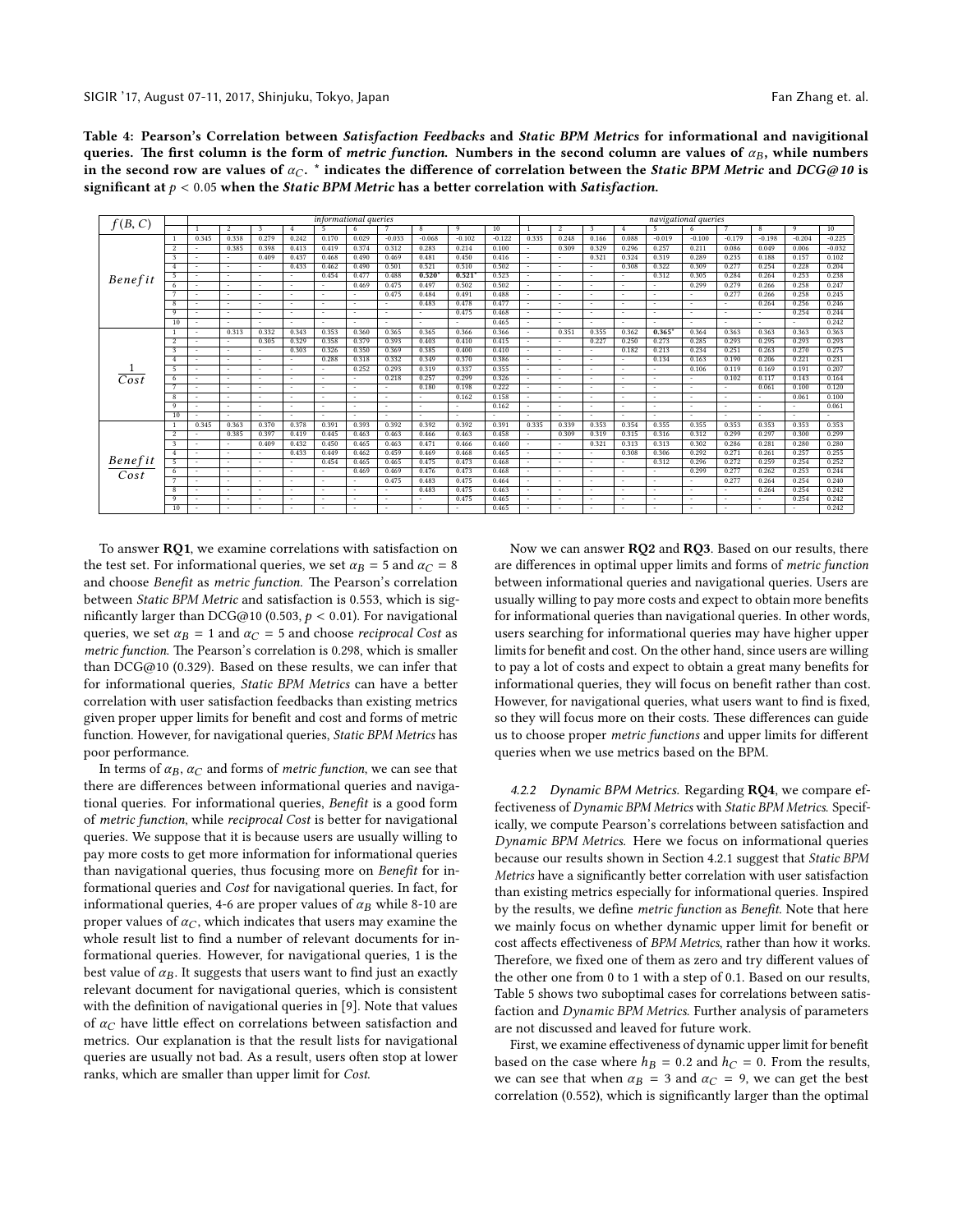<span id="page-8-2"></span>Table 5: Pearson's Correlation between Satisfaction Feedbacks and Dynamic BPM Metrics for informational queries. The first column is the form of metric function. Numbers in the second column are values of  $\alpha_B$ , while numbers in the second row are values of  $\alpha_C$ . \* (or \*\*) indicates the difference of correlation between the Dynamic BPM Metric and the Static BPM Metric  $(\alpha_B = 5, \alpha_C = 8)$  is significant at  $p < 0.05$  (or  $p < 0.01$ ) when the Dynamic BPM Metric has a better correlation with Satisfaction.

| f(B, C) |    |                          |                          |                          |             |       |                          | $h_B = 0.2, h_C = 0$ |           |           |       | $h_B = 0, h_C = 0.3$ |       |       |       |                          |       |       |        |          |          |
|---------|----|--------------------------|--------------------------|--------------------------|-------------|-------|--------------------------|----------------------|-----------|-----------|-------|----------------------|-------|-------|-------|--------------------------|-------|-------|--------|----------|----------|
|         |    |                          |                          |                          |             |       |                          |                      |           |           | 10    |                      |       |       |       |                          |       |       |        |          | 10       |
|         |    | 0.349                    | 0.393                    | 0.384                    | 0.390       | 0.420 | 0.400                    | 0.379                | 0.376     | 0.372     | 0.372 | 0.367                | 0.330 | 0.275 | 0.243 | 0.160                    | 0.090 | 0.027 | 0.012  | $-0.021$ | $-0.053$ |
|         |    |                          | 0.393                    | 0.414                    | 0.441       | 0.482 | 0.512                    | 0.502                | 0.523     | 0.502     | 0.476 |                      | 0.409 | 0.399 | 0.391 | 0.358                    | 0.368 | 0.341 | 0.333  | 0.326    | 0.246    |
|         |    | $\overline{\phantom{a}}$ | $\overline{\phantom{a}}$ | 0.414                    | 0.444       | 0.477 | 0.521                    | 0.529                | $0.550**$ | $0.552**$ | 0.543 |                      |       | 0.423 | 0.434 | 0.454                    | 0.480 | 0.477 | 0.492  | 0.481    | 0.453    |
|         |    |                          |                          | -                        | 0.444       | 0.469 | 0.495                    | 0.509                | $0.542*$  | 0.539     | 0.541 |                      |       |       | 0.446 | 0.484                    | 0.498 | 0.507 | 0.525  | 0.526    | 0.516    |
| Benefit |    |                          |                          |                          |             | 0.469 | 0.485                    | 0.492                | 0.519     | 0.522     | 0.518 |                      | -     |       |       | 0.489                    | 0.502 | 0.522 | 0.543  | 0.548    | 0.540    |
|         |    |                          |                          | -                        |             |       | 0.485                    | 0.488                | 0.497     | 0.508     | 0.507 |                      | . .   |       |       | $\overline{\phantom{a}}$ | 0.489 | 0.513 | 0.532  | 0.535    | 0.527    |
|         |    |                          |                          | $\overline{\phantom{a}}$ | . .         |       |                          | 0.488                | 0.497     | 0.490     | 0.485 |                      | . .   |       |       | $\overline{\phantom{a}}$ |       | 0.505 | 0.522  | 0.523    | 0.514    |
|         |    |                          |                          | $\overline{\phantom{a}}$ | <b>1999</b> |       | . .                      | . .                  | 0.497     | 0.490     | 0.479 |                      |       |       |       | $\overline{\phantom{a}}$ |       |       | 0.511  | 0.511    | 0.502    |
|         |    |                          |                          | $\overline{\phantom{a}}$ | <b>1999</b> |       | $\overline{\phantom{a}}$ | . .                  |           | 0.490     | 0.479 |                      |       |       |       | $\overline{\phantom{a}}$ |       |       | $\sim$ | 0.501    | 0.492    |
|         | 10 |                          |                          | -                        | <b>1999</b> |       |                          | . .                  |           |           | 0.479 |                      | . .   |       |       | $\overline{\phantom{a}}$ |       |       |        |          | 0.487    |

*Static BPM Metric* (0.537) where  $\alpha_B = 5$  and  $\alpha_C = 8$ . This may indicate that dynamic upper limit for benefit is effective to describe some aspects that Static BPM Metrics do not consider. When a user start search, she wants to get some useful information. If the user finds a relevant document, she may expect to find more relevant documents. However, if the user find an irrelevant document, the benefits she expects may decrease. We explain it with change of task difficulty perceived by the user. Then, we examine effectiveness of dynamic upper limit for cost based on the case where  $h_B = 0$ and  $h_C = 0.3$ . There are no significant differences of correlations between Dynamic BPM Metrics and the optimal Static BPM Metric, which suggests that the costs users are willing to pay may not be affected by the relevances of documents they have examined before. We think it is due to the fact that in the experimental user studies, queries and SERPs are fixed and not allowed to change. Participants are usually willing to examine all the results if needed, thus have relatively static upper limits for cost. Based on the results, our answer for RQ4 is that our hypotheses about dynamic upper limits for benefit and cost partially hold. Considering dynamic upper limit for benefit, effectiveness of Dynamic BPM Metrics can be improved. However, participants in experimental user studies usually have static upper limits for cost. We may have to leave further analysis in practical user behavior data set for future work.

# <span id="page-8-0"></span>5 RELATED WORK

In order to evaluate user satisfaction of Web search, many evaluation metrics are designed with different user models. In these models, when a user ends a search session is one of the prime concerns because it is highly related to both benefit and cost estimation.

The simple model of RBP [\[30\]](#page-9-22) assumes that users progress from one result in the ranked list to the next with *persistence*  $p$  and end their examination with probability  $1 - p$ . The cascade model proposed by Craswell [\[18\]](#page-9-27) assumes that a user views search results from top to bottom and has a certain probability of being satisfied at each position. Once the user is satisfied with a document, he/she terminates the search. Based on this model, ERR [\[12\]](#page-9-10) defines the probability that a user is satisfied with a document to be related with relevance of the document. Considering realistic user behavior, some works [\[14,](#page-9-15) [37\]](#page-9-16) combine evaluation metrics with click models, and estimate the probability of leaving a search session given the relevance of the clicked document from click logs. In [\[29\]](#page-9-20), Moffat et al. explore the link between user models and metrics and use a function  $C_M(i)$  to describe the conditional probability that users proceed to depth  $i + 1$  once they have reached depth  $i$  in the ranking.

They analyze different forms of  $C_M(i)$  for different user models. However, these models lack insights into factors which affect when users stop search sessions.

Some theories of search and search behavior are proposed to describe how users interact with search systems. A well known conceptual model of information seeking is the Berry Picker model proposed by Bates [\[7\]](#page-9-34), which draws an analogy between a searcher and a forager. Based on this model, Information Foraging Theory (IFT) [\[31\]](#page-9-35) predicts how long a forager should stay in a patch before moving on to the next patch. IFT assumes that foragers wish to maximize their gain per unit of time. More recently, Fuhr [\[20\]](#page-9-24) extendes the PRP [\[32\]](#page-9-25) to consider a series of interactions in the interactive Probability Ranking Principle (iPRP), which accounts for the different costs and benefits associated with particular choices when ranking documents. In [\[8\]](#page-9-36), Birchler and Butler explain how Stigler's theory [\[35\]](#page-9-37) can be applied to search in order to predict when a user should stop examining results in a ranked list. However, they did not conduct any empirical study to verify whether the theory was consistent with users' actual behavior. Then Azzopardi suggests that Production Theory [\[36\]](#page-9-38) could be used to model the search process instead and proposes Search Economic Theory (SET) [\[3\]](#page-9-39) to model ad-hoc topic retrieval. In [\[4\]](#page-9-26), Azzopardi et al. examine three theories and show that the models are complementary to each other but operate at different levels. Given these theories, it is possible to explain why users behave the way they do. However, these theories are not applied to developing Web search evaluation.

## <span id="page-8-1"></span>6 CONCLUSION AND FUTURE WORK

In summary, in this work, we introduce a Bejeweled Player Model to simulate users' search interaction processes and explain the complex stopping criterion for search sessions. In the BPM, we suppose that a user stops when he/she either has found sufficient useful information or has no more patience to continue. Given this assumption, we propose a new evaluation framework based on upper limits for both benefit and cost. Then we show how to instantiate a metric from the framework and demonstrate that some existing metrics can be derived from the framework considering one-sided case of the stopping criterion. To show effectiveness of our proposed framework, we compare Static BPM Metrics and Dynamic BPM Metrics with a number of existing metrics in terms of correlation between user satisfaction and the metrics based on a test collection containing users' explicit satisfaction feedbacks and assessors' relevance judgements. The results show that, given proper upper limits for benefit and cost and forms of metric function, Static